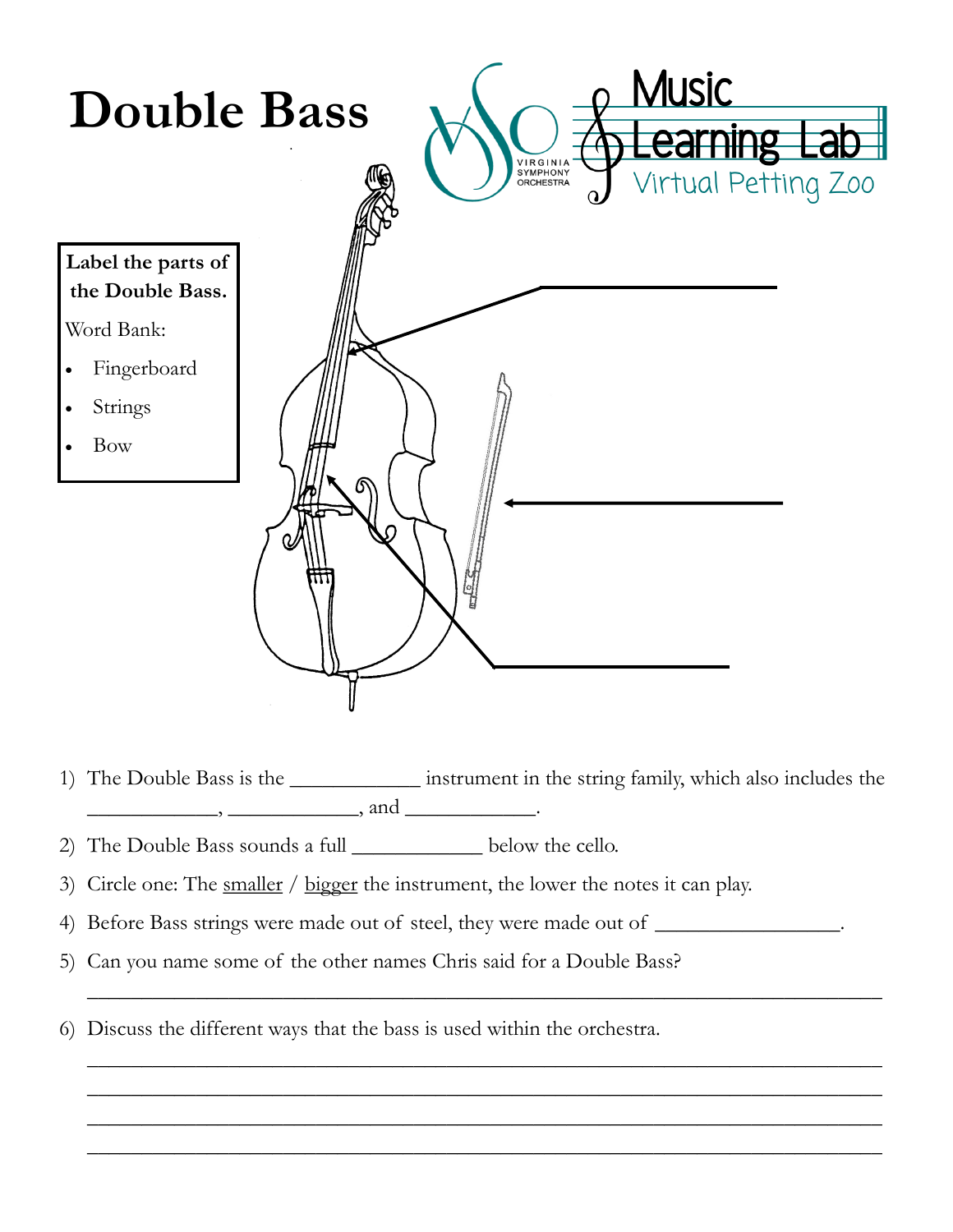## **Double Bass**

*Vocabulary*



- String Family: The String Family is the largest family in the entire orchestra consisting of the violin, viola, cello, and double bass.
- Pizzicato: a playing technique that involves plucking the strings of a string instrument
- Octave: the distance between two musical notes that have the same letter name

## **Further Listening:**

Strauss *Also sprach Zarathustra* <https://www.youtube.com/watch?v=ETveS23djXM> Beethoven *Symphony No. 5 Movement III*

<https://www.youtube.com/watch?v=gYQ0Zaelmt0>

Hear bassist Edgar Meyer play the

Bottesini *Concerto for Double Bass No. 2 in B minor*

<https://www.youtube.com/watch?v=RQgs7m3gkgU>

For more videos, please visit <https://virginiasymphony.org/learninglab/>